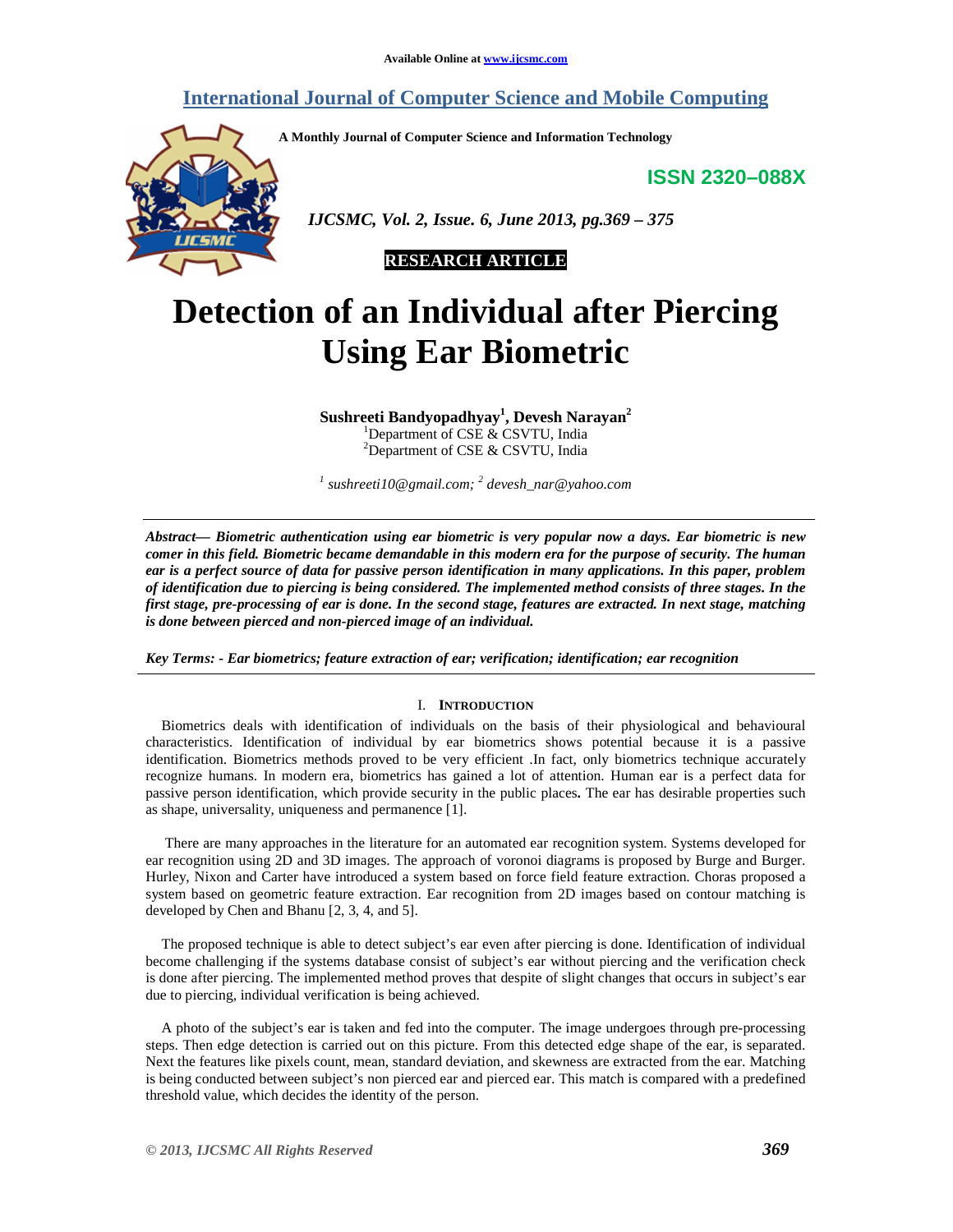### II. **OVERALL SYSTEM**

The proposed system for person identification by ear biometrics is shown in Fig. 1. It comprises of two stages:

- Enrolment: Initially subject's non pierced image is acquired. The feature extraction is being carried out. Then the image is being stored in the system database.
- Verification: In this stage, pierced image is acquired through digital camera or other means. In the preprocessing step the image is converted to gray scale. Then using threshold a binary image is obtained. Next histogram image is generated. After that edge detection is used to detect the edges of the ear. Then all the features are extracted. This image is matched with the enrolled image for verification.



Fig 1. Person identification using ear biometric

#### III. **EAR RECOGNITION**

The ear recognition systems can be divided into four [6] main parts - image acquisition, pre-processing, feature extraction, matching.

#### *A. Image Acquisition*

The side face images are acquired as shown in Fig. 2 using Digital camera under same lightening conditions with no illumination changes (use of flash gives a fairly constant illumination). All the images are taken from the left side of the face with a distance of approximately 10-15 cm between the ear and the camera. The images have been stored in BMP format.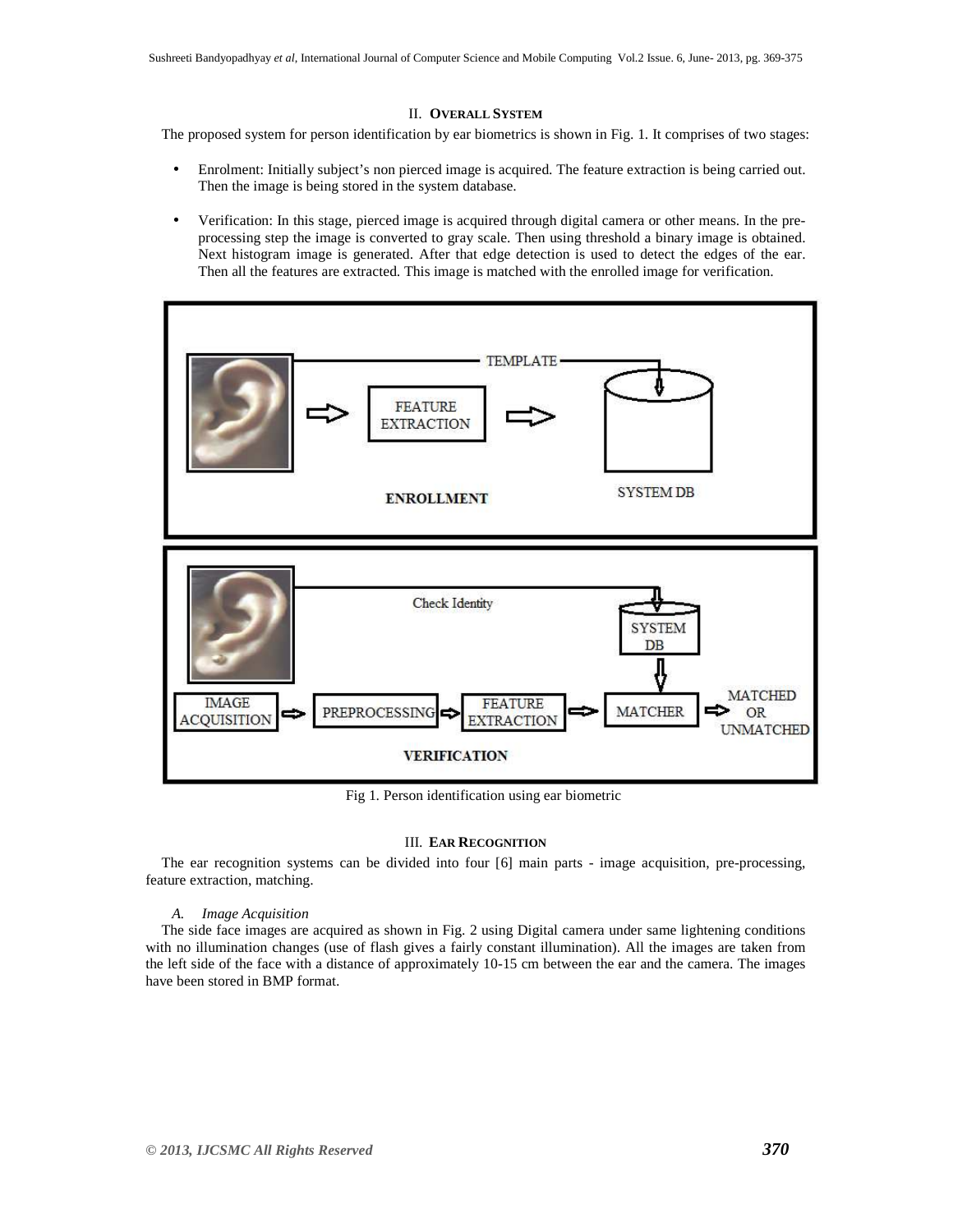

Fig 2 Image Acquisition

# *B. Pre-processing*

It consist of four parts- Grayscale [7], Thresholding, Histogram, Edge Detection [8].

*1) Grayscale:* In this approach the ear part is manually cropped from the side image. The cropped colour image is converted to grayscale image as shown in Fig. 3. A gray scale image is an image that contains only shades of gray. Grayscale images are also called monochromatic, denoting the presence of only one (mono) colour (chrome). Grayscale images are often the result of measuring the intensity of light at each pixel in a single band.



Fig. 3 Grayscale Conversion

2) *Thresholding:* It creates a binary image as shown in Fig. 4 and the process is also called as binarization e.g. performs cell counts in histological images. Image thresholding classifies pixels into two categories: one to which some property measured from the image falls below a threshold, and other at which the property equals or exceeds a threshold. The threshold value is set to a fixed value after evaluating each and every image so as to get the binary image.



Fig.4 Thresholding

*3) Histogram*: Histogram is a graphical representation of the tonal distribution in a digital image. The horizontal axis of the graph represents the tonal variations, while the vertical axis represents the number of pixels in that particular tone. Histogram equalization is used for adjusting image intensities to enhance contrast. Equalisation is done to achieve enhanced image. This enhanced image is used in the next step i.e. for edge detection. The histogram image is shown in Fig. 5.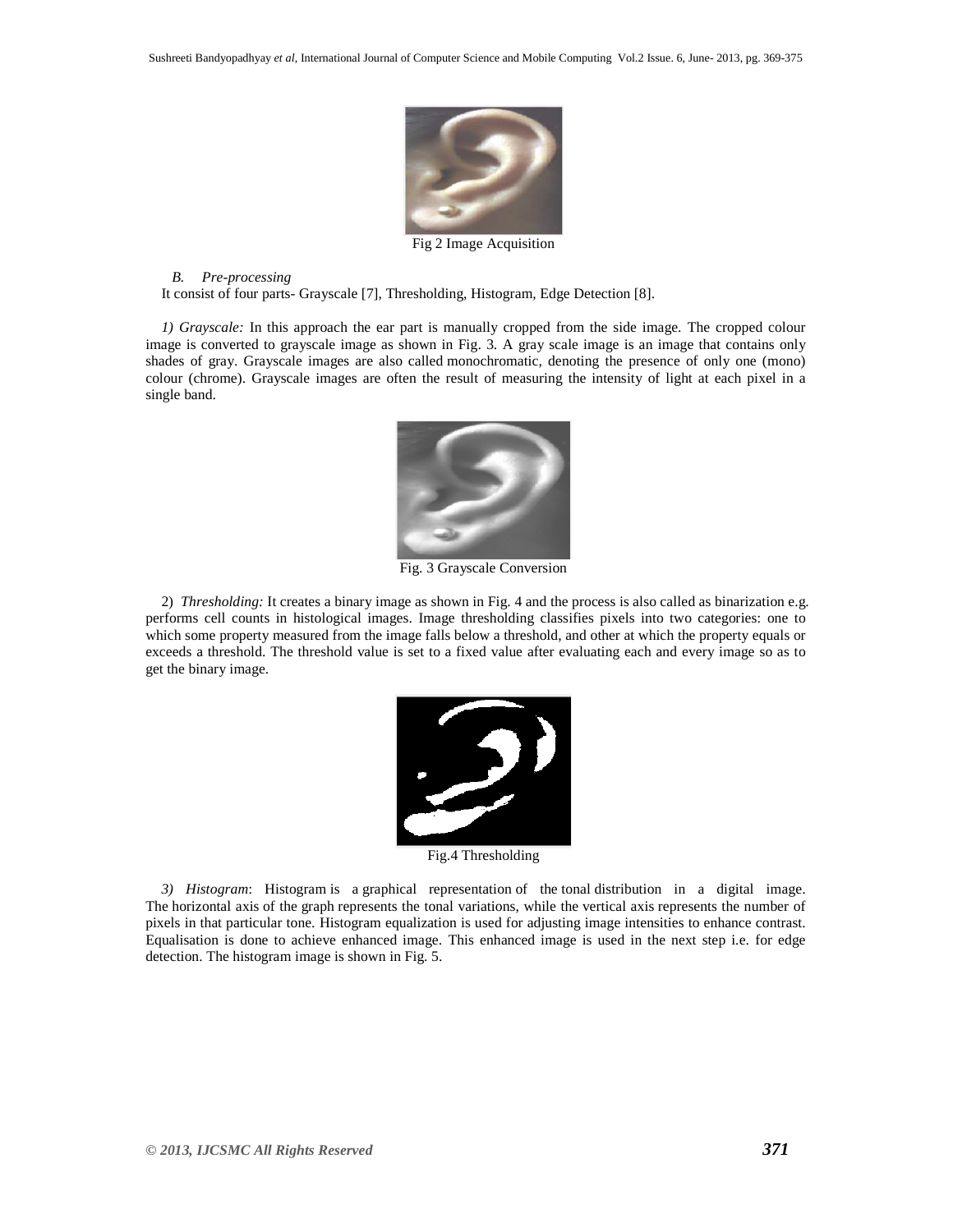

4) *Edge Detection*: It is used to locate areas with strong intensity contrast and helps in extracting information about an image. Canny edge detection is used in this system for edge detection. This step creates a fine image of ear using the edge value as shown in Fig. 6.



Fig. 6 Edge Detection

## *C. Feature Extraction*

The extracted features [9] are described below

- 1) *Count of black and white pixel*: After edge detection, calculation is done to count the number of black and white pixel in an image.
- 2) *Mean:* It calculates the mean value of image stored in a form of matrix.
- 3) *Standard deviation*: It is the average distance from the mean of the data set to a point. The way to calculate it is to compute the squares of the distance from each data point to the mean of the set.
- 4) *Skewness*: It returns the skewness (it is a measure of symmetry) of the image. A Distribution, or data set, is symmetric if it looks the same to the left and right of the centre point.
- *D. Matching*

After extraction of required features from the ear image, matching is done. Source image is the subject's ear without piercing. The target image is the subject's ear with piercing. Source and target image is compared on basis of pixel count and mean of the two images.

#### IV. **EXPERIMENTAL ANALYSIS**

# A. Data Acquisition

For data acquisition [10] a digital camera kept at the distance of 10-15 cm from subject's ear. The images are stored with a resolution of 250\*250 in the data base of system. The code is written in Matlab 7.0.0 is used for data processing & matching. Also GUI is created in Matlab for pre-processing, feature extraction and verification of a person.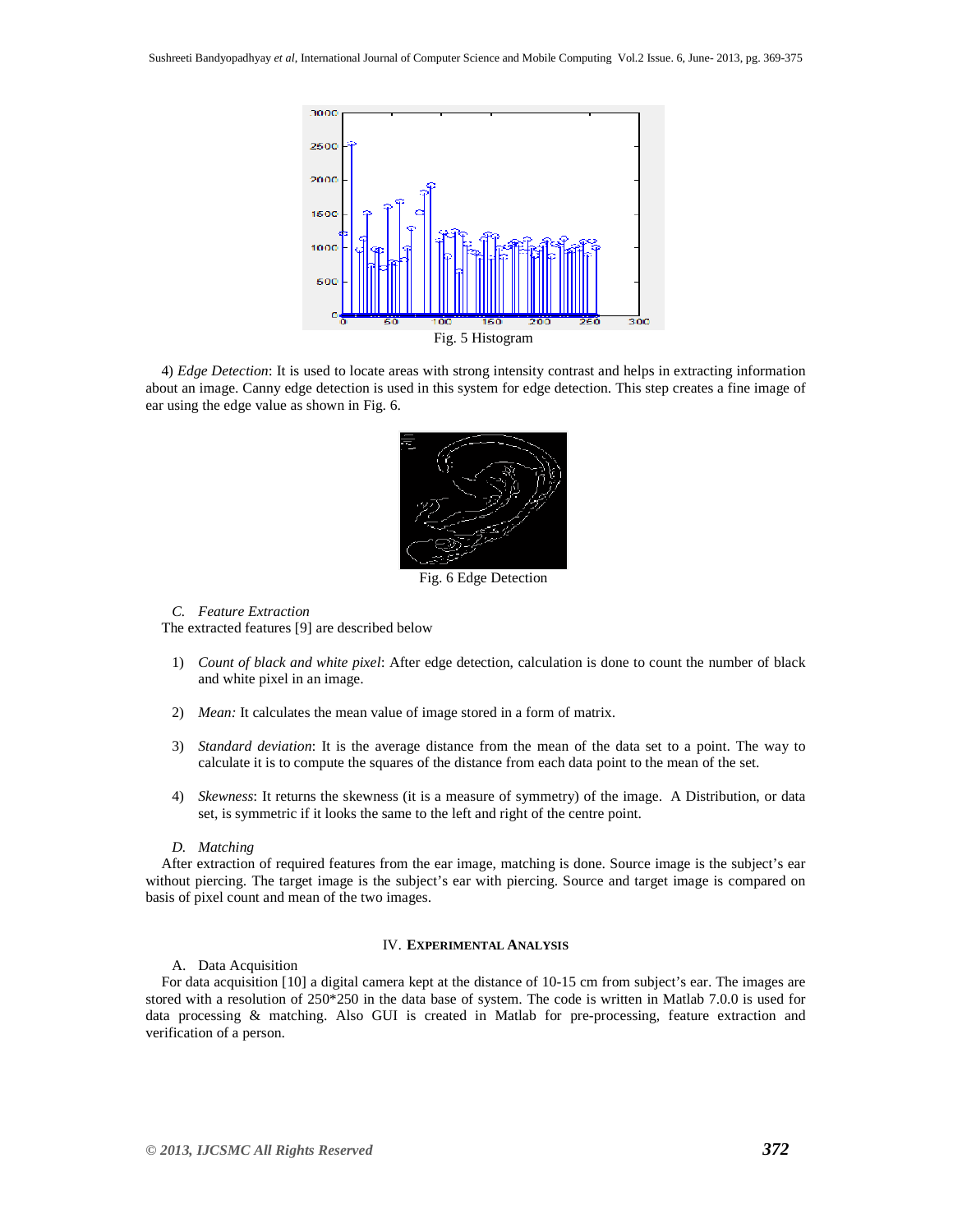# *B. Ear Database*

It contains the ear images, of different people taken in advance; Images of around 12 people are taken and stored in a folder with filenames. Each folder in the database has two images of the non-pierced ear and pierced ear. Two images per person have been taken and stored.

# *C. Results*

In this section we provide the input GUI, the experimental results i.e. mean difference, matching percent of ears.



Fig.7 Input GUI



Fig. 8 Ear Matching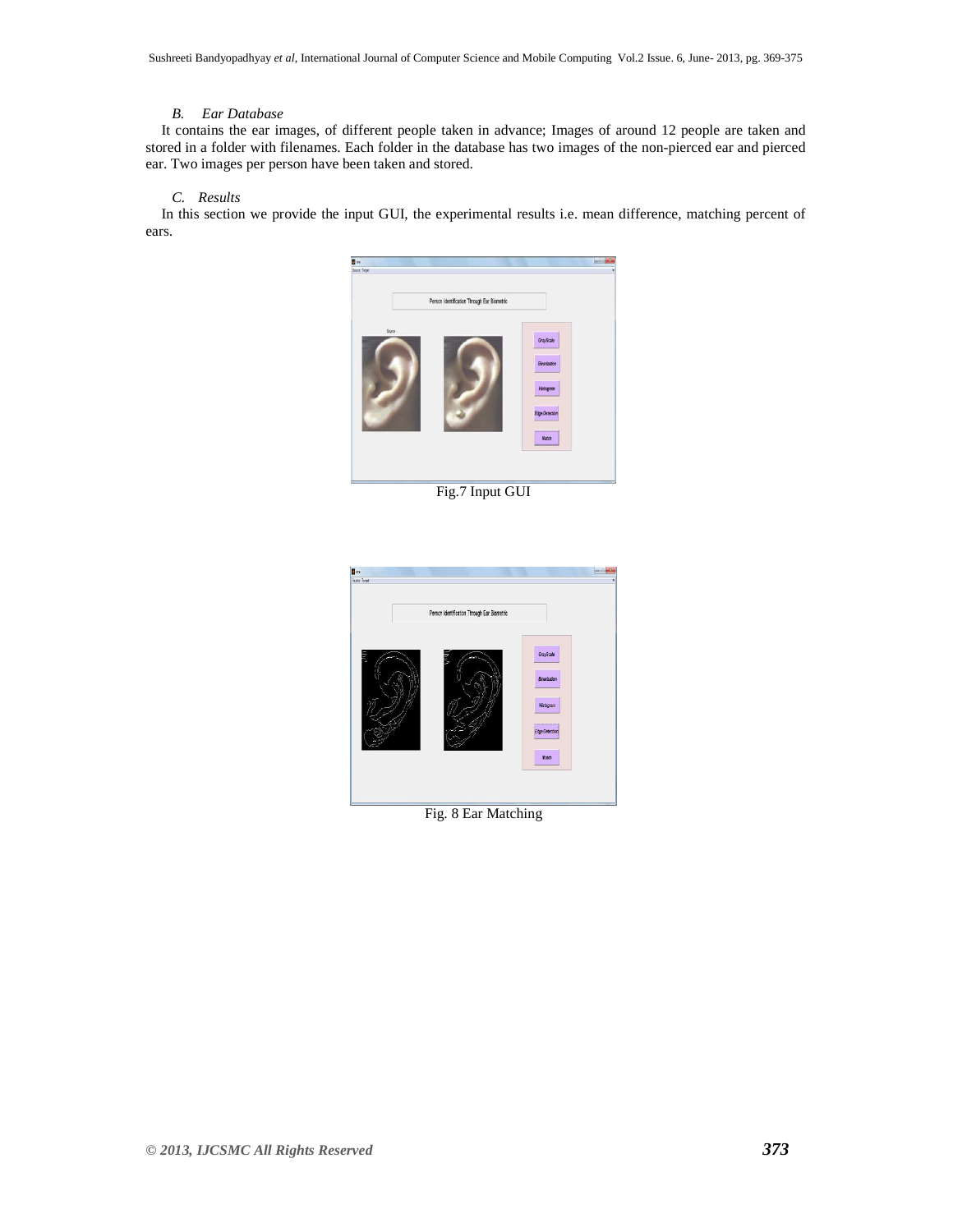|           | File edit Debug Parallel Desktop Window Help      |
|-----------|---------------------------------------------------|
|           | □□ A 略唱の 0 都 B B © Current Directory: E:\Froject\ |
|           | Shortcuts & How to Add M What's New               |
| Workzoace | $sm1 =$                                           |
|           | 489.2825                                          |
|           | $sm2 =$                                           |
|           | 489.2828                                          |
|           | $md =$                                            |
|           | 3.4877e-004                                       |
|           | testing                                           |
|           | total matched percentage =                        |
|           | 85.9423                                           |
|           | $fx \gg$                                          |

Fig.9 Mean difference and Match Percent



Fig. 10 Match Found

# V. **CONCLUSION**

In this paper, a novel approach is presented for verification of human ear even after piercing. The approach consists of four stages such as image acquisition, pre-processing, feature extraction and finally ear feature matching. First of all, appropriate threshold value is identified and then ear boundary is detected. Then edge detection is done. Data taken from the ear image is compared with the database. The ear detection algorithm is quite simple and, hence, has low computation complexity.

#### *ACKNOWLEDGEMENT*

I would like to thank my guide Prof. Devesh Narayan, Reader, Department of Computer Science and Engineering for his immense support and enlightened guidance for my work which I have developed as a M. Tech. student. I am very grateful for the inspiring discussions with all my faculties. Their valuable support and path-guiding suggestions have helped me to introduce this work. I am thankful to my guide for giving thoughtful suggestions during my work.

#### **REFERENCES**

- [1] A. Iannarelli. Ear identification. Series. Paramount publishing company,1989
- [2] M. Burge, and W. Burger, Ear biometrics for Computer vision, In 23rd Workshop Austrian Association for Pattern Recognition, 2000
- [3] Michał Chora´s and Ryszard S. Chora´s, Geometrical Algorithms of Ear Contour Shape Representation and Feature Extraction, Proceedings of the Sixth International Conference on Intelligent Systems Design and Applications (ISDA'06)
- [4] Dasari Shailaja and Phalguni Gupta, A Simple Geometric Approach for Ear Recognition, 9th International Conference on Information Technology (ICIT'06)